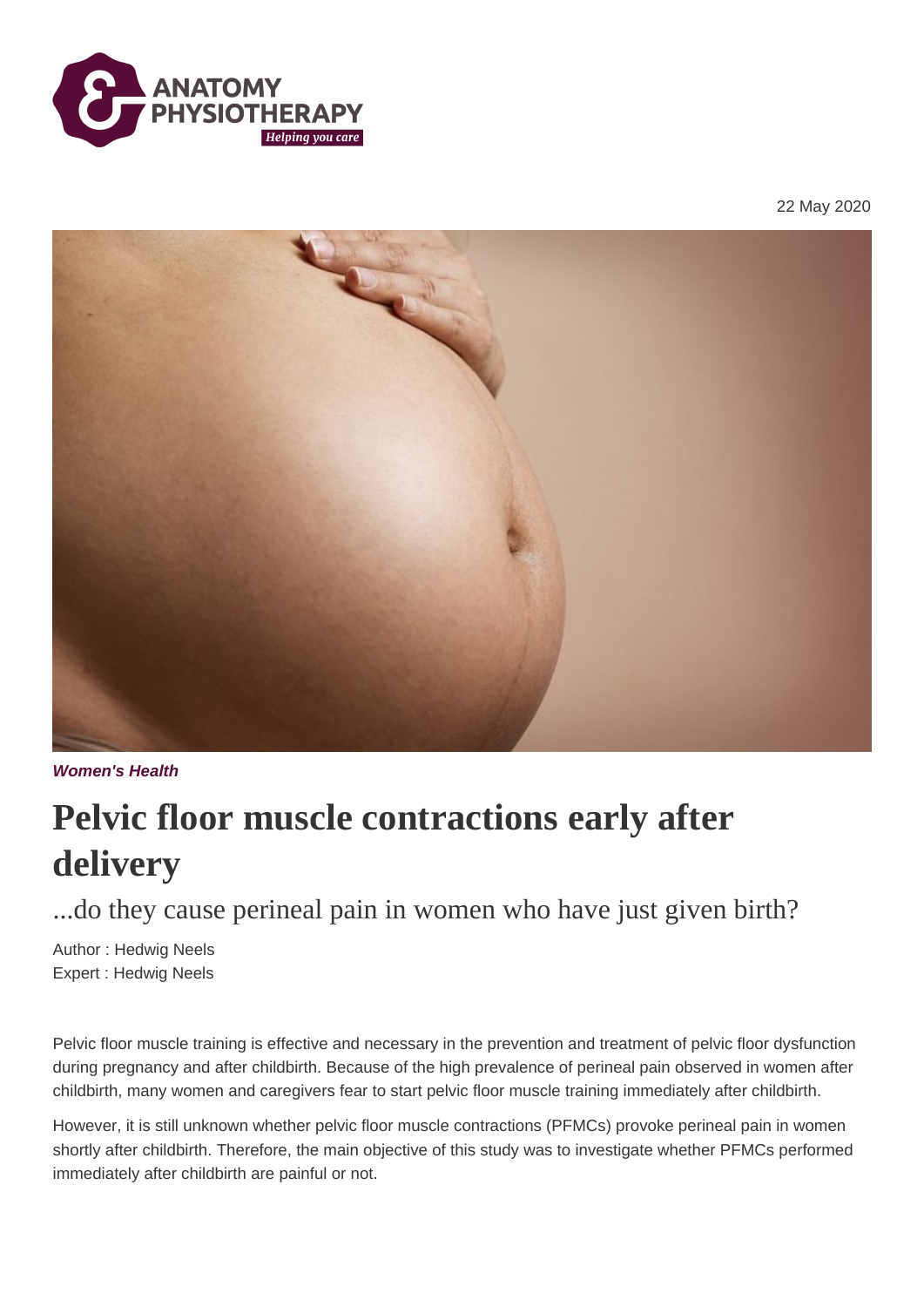We conducted an observational longitudinal study. Perineal pain during PFMCs, during several activities of daily living (ADL) and during micturition and defecation was assessed using a VAS scale ranging from 1 to 10. Assessment was repeated twice: first early after delivery (first six days postpartum) and second at nine weeks after giving birth.

A total of 233 women participated (148 primiparous and 85 multiparous). Immediately postpartum, the prevalence and intensity of pain during ADL (73 percent; VAS 4.9), micturition (47 percent; VAS 3.4) and defecation (19 percent; VAS 3.6) were significantly higher than during PFMC (8 percent; VAS 2.2).

At nine weeks after delivery, a third of all women experienced perineal pain during sexual intercourse and 18 percent during defecation, but none during PFMCs.

In conclusion, many women suffer from perineal pain immediately after childbirth, especially during ADL, micturition and defecation. But not during pelvic floor muscle exercises!

Although the pain can be intense in some women, the discomfort felt during exercises was always slight. These results show that fear of perineal pain should not discourage women to start pelvic floor muscle training shortly after giving birth.

> From: Neels et al., Eur J Obstet Gynecol Reprod Biol 208 (2017) 1-5. All rights reserved to Elsevier Ireland Ltd. [Click here for the online summary.](https://www.ncbi.nlm.nih.gov/pubmed/27875777)